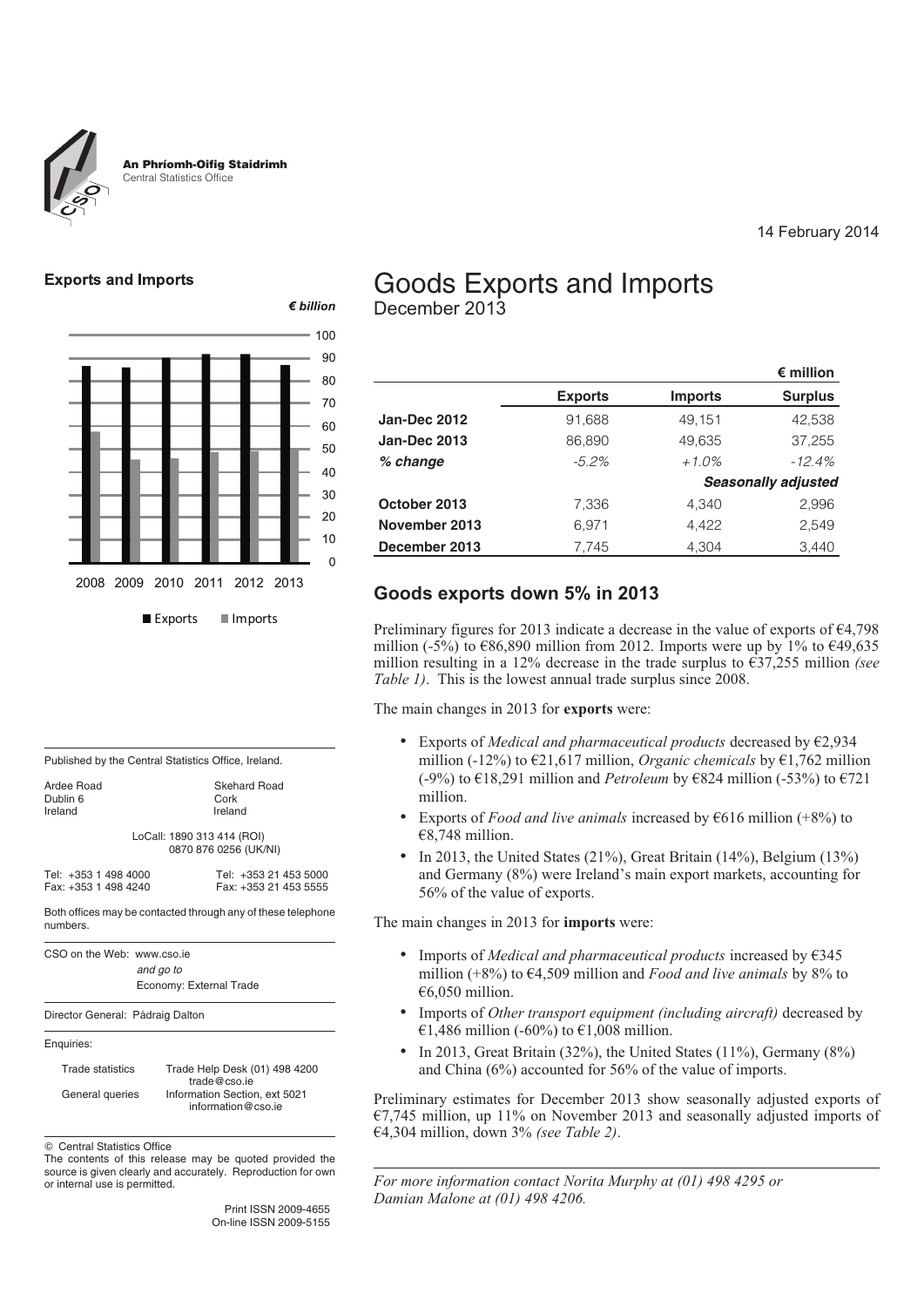# **Table 1 Goods Exports and Imports summary analysis**

|                           |         | Value   |                  | Volume index <sup>1</sup> |                    | Unit value index <sup>1</sup> |          |                                |
|---------------------------|---------|---------|------------------|---------------------------|--------------------|-------------------------------|----------|--------------------------------|
| Period                    | Exports | Imports | Trade<br>Surplus |                           | Base year 1990=100 |                               |          |                                |
|                           | €m      | €m      | €m               | <b>Exports</b>            | Imports            | Exports                       | Imports  | Terms<br>of Trade <sup>2</sup> |
| 1990                      | 18,204  | 15,832  | 2,372            | 100.0                     | 100.0              | 100.0                         | 100.0    | 100.0                          |
| 1991                      | 19,070  | 16,317  | 2,753            | 105.6                     | 100.8              | 99.3                          | 102.3    | 97.0                           |
| 1992                      | 21,260  | 16,754  | 4,506            | 121.1                     | 105.6              | 96.6                          | 100.2    | 96.4                           |
| 1993                      | 25,178  | 18,900  | 6,279            | 133.4                     | 113.0              | 103.9                         | 105.4    | 98.6                           |
| 1994                      | 28,891  | 21,945  | 6,946            | 153.2                     | 127.9              | 103.8                         | 108.1    | 96.0                           |
| 1995                      | 35,330  | 26,181  | 9,149            | 184.0                     | 146.3              | 105.7                         | 112.7    | 93.7                           |
| 1996                      | 38,609  | 28,480  | 10,130           | 202.2                     | 160.9              | 105.1                         | 111.4    | 94.3                           |
| 1997                      | 44,868  | 32,864  | 12,004           | 232.4                     | 184.8              | 106.3                         | 112.0    | 94.9                           |
| 1998                      | 57,322  | 39,715  | 17,607           | 289.2                     | 218.3              | 109.1                         | 114.6    | 95.2                           |
| 1999                      | 66,956  | 44,327  | 22,629           | 336.5                     | 236.5              | 109.5                         | 118.0    | 92.8                           |
| 2000                      | 83,889  | 55,909  | 27,980           | 401.4                     | 275.2              | 115.0                         | 128.0    | 89.9                           |
| 2001                      | 92,690  | 57,384  | 35,306           | 422.0                     | 274.2              | 120.9                         | 131.8    | 91.7                           |
| 2002                      | 93,675  | 55,628  | 38,047           | 435.1                     | 276.6              | 118.5                         | 126.7    | 93.5                           |
| 2003                      | 82,076  | 47,865  | 34,212           | 418.4                     | 259.7              | 108.0                         | 116.1    | 93.0                           |
| 2004                      | 84,410  | 51,105  | 33,304           | 446.5                     | 283.6              | 104.0                         | 113.5    | 91.7                           |
| 2005                      | 86,732  | 57,465  | 29,267           | 456.7                     | 316.3              | 104.5                         | 114.4    | 91.3                           |
| 2006                      | 86,772  | 60,857  | 25,915           | 458.0                     | 325.2              | 104.4                         | 117.7    | 88.7                           |
| 2007                      | 89,226  | 63,486  | 25.740           | 481.8                     | 340.9              | 101.9                         | 117.3    | 86.9                           |
| 2008                      | 86,394  | 57,585  | 28,810           | 484.5                     | 300.5              | 98.0                          | 119.7    | 81.9                           |
| 2009                      | 85,804  | 45,061  | 40,742           | 468.4                     | 249.2              | 98.9                          | 113.9    | 86.8                           |
| 2010                      | 89,703  | 45,764  | 43,940           | 485.5                     | 241.3              | 101.2                         | 119.2    | 84.9                           |
| 2011                      | 91,228  | 48,302  | 42,925           | 507.9                     | 240.8              | 99.7                          | 126.4    | 78.8                           |
| 2012                      | 91,688  | 49,151  | 42,538           | 479.1                     | 231.9              | 105.8                         | 133.7    | 79.2                           |
| 2013                      | 86,890  | 49,635  | 37,255           | $\ddotsc$                 | $\ddotsc$          | $\ddotsc$                     | $\ldots$ |                                |
| 2012 January              | 7,678   | 4,466   | 3,212            | 483.9                     | 251.4              | 104.7                         | 134.2    | 78.0                           |
| February                  | 7,402   | 3,957   | 3,445            | 470.5                     | 224.9              | 103.9                         | 133.0    | 78.1                           |
| March                     | 8,628   | 4,987   | 3,640            | 548.1                     | 286.5              | 103.9                         | 131.7    | 78.9                           |
| April                     | 7,073   | 3,741   | 3,332            | 449.8                     | 210.5              | 103.8                         | 134.3    | 77.3                           |
| May                       | 7,631   | 4,066   | 3,564            | 479.3                     | 231.8              | 105.2                         | 132.5    | 79.4                           |
| June                      | 8,065   | 3,980   | 4,085            | 492.8                     | 225.1              | 107.8                         | 133.0    | 81.0                           |
| July                      | 7,808   | 3,799   | 4,009            | 482.2                     | 212.9              | 107.1                         | 134.5    | 79.7                           |
| August                    | 8,376   | 3,865   | 4,511            | 508.3                     | 214.6              | 108.8                         | 135.7    | 80.1                           |
| September                 | 7,464   | 4,204   | 3,260            | 465.4                     | 242.5              | 106.8                         | 134.9    | 79.2                           |
| October                   | 7,470   | 4,328   | 3,142            | 471.4                     | 245.6              | 106.0                         | 134.3    | 78.9                           |
| November                  | 8,317   | 4,042   | 4,275            | 524.5                     | 224.0              | 105.2                         | 133.6    | 78.8                           |
| December                  | 5,778   | 3,717   | 2,061            | 372.3                     | 211.5              | 106.8                         | 132.2    | 80.8                           |
| 2013 <sup>3</sup> January | 6,729   | 4,442   | 2,287            | 419.9                     | 251.3              | 105.8                         | 133.6    | 79.2                           |
| February                  | 6,619   | 3,913   | 2,706            | 424.1                     | 222.4              | 103.1                         | 133.0    | 77.5                           |
| March                     | 8,086   | 4,138   | 3,948            | 505.8                     | 237.1              | 105.6                         | 131.9    | 80.1                           |
| April                     | 7,473   | 4,239   | 3,234            | 462.8                     | 239.0              | 106.6                         | 134.0    | 79.6                           |
| May                       | 7,223   | 3,948   | 3,276            | 450.9                     | 225.5              | 105.4                         | 131.5    | 80.1                           |
| June                      | 7,333   | 3,978   | 3,355            | 462.8                     | 225.7              | 104.6                         | 133.2    | 78.6                           |
| July                      | 7,593   | 3,937   | 3,656            | 482.5                     | 221.2              | 103.9                         | 134.5    | 77.3                           |
| August                    | 6,972   | 3,985   | 2,987            | 439.9                     | 230.9              | 104.7                         | 130.4    | 80.3                           |
| September                 | 7,311   | 3,982   | 3,328            | 462.5                     | 221.7              | 104.4                         | 135.8    | 76.9                           |
| October                   | 7,290   | 4,382   | 2,907            | 468.6                     | 249.1              | 102.7                         | 133.0    | 77.3                           |
| November                  | 7,667   | 4,328   | 3,339            | 490.4                     | 248.4              | 103.2                         | 131.7    | 78.4                           |
| December <sup>4</sup>     | 6,594   | 4,363   | 2,232            | 422.8                     | 247.0              | 103.0                         | 133.5    | 77.2                           |

**<sup>1</sup>** Monthly data have been rescaled to make their average equal to the annual

**<sup>2</sup>** Export unit value index divided by Import unit value index

**<sup>3</sup>** Revised, see Background notes

<sup>4</sup> Revised, see Background notes<br>4 December 2013 is based on current Intrastat response levels, see Background notes<br>.. Indices are not yet available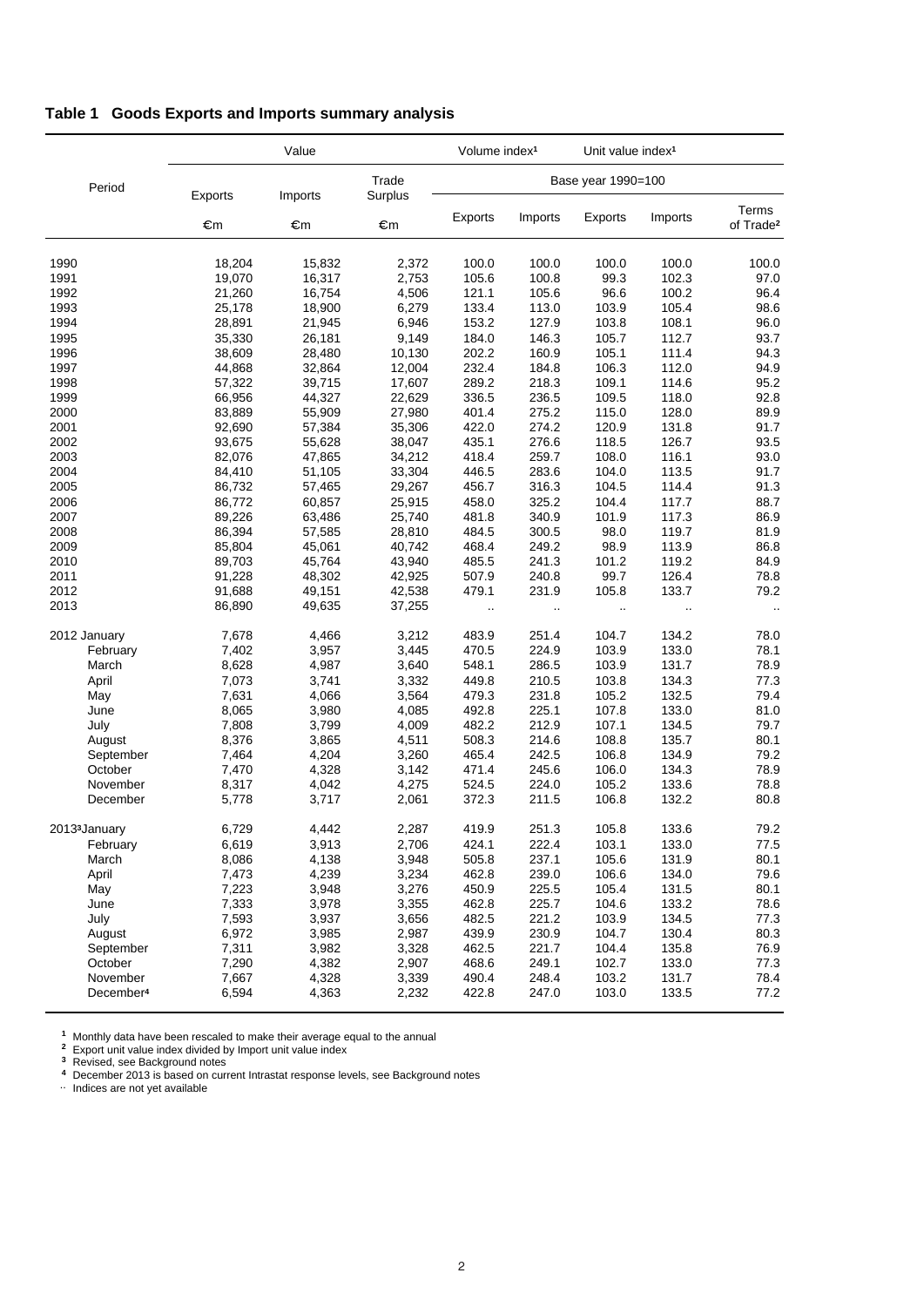|      |              |         | Value   |                  | Volume index       |       |  |
|------|--------------|---------|---------|------------------|--------------------|-------|--|
|      | Period       | Exports | Imports | Trade<br>Surplus | Base year 1990=100 |       |  |
|      | €m<br>€m     |         | €m      | Exports          | Imports            |       |  |
|      |              |         |         |                  |                    |       |  |
| 2011 | January      | 7,289   | 4,495   | 2,795            | 485.9              | 263.6 |  |
|      | February     | 8,051   | 4,322   | 3,729            | 535.5              | 251.8 |  |
|      | March        | 7,626   | 3,820   | 3,806            | 520.7              | 222.1 |  |
|      | April        | 7,577   | 4,919   | 2,658            | 495.4              | 289.2 |  |
|      | May          | 7,568   | 3,724   | 3,844            | 503.9              | 227.2 |  |
|      | June         | 7,840   | 3,833   | 4,007            | 537.2              | 228.2 |  |
|      | July         | 7,022   | 3,805   | 3,217            | 470.7              | 228.9 |  |
|      | August       | 7,784   | 3,986   | 3,798            | 524.5              | 240.5 |  |
|      | September    | 7,799   | 3,827   | 3,973            | 531.2              | 231.9 |  |
|      | October      | 7,461   | 3,861   | 3,601            | 501.9              | 233.9 |  |
|      | November     | 8,095   | 3,806   | 4,289            | 541.9              | 219.5 |  |
|      | December     | 7,113   | 4,129   | 2,984            | 488.7              | 239.5 |  |
|      | 2012 January | 8,302   | 4,506   | 3,796            | 516.1              | 253.4 |  |
|      | February     | 7,286   | 3,730   | 3,556            | 462.3              | 214.8 |  |
|      | March        | 7,739   | 4,623   | 3,116            | 498.5              | 260.9 |  |
|      | April        | 7,029   | 3,584   | 3,445            | 443.4              | 202.3 |  |
|      | May          | 7,528   | 4,119   | 3,409            | 472.2              | 229.7 |  |
|      | June         | 7,471   | 4,012   | 3,459            | 459.5              | 228.3 |  |
|      | July         | 7,833   | 4,003   | 3,829            | 485.9              | 225.1 |  |
|      | August       | 9,188   | 4,215   | 4,973            | 561.3              | 232.0 |  |
|      | September    | 7,299   | 4,479   | 2,820            | 457.5              | 261.2 |  |
|      | October      | 7,492   | 4,216   | 3,276            | 465.4              | 238.1 |  |
|      | November     | 8,033   | 3,851   | 4,182            | 498.6              | 216.0 |  |
|      | December     | 6,539   | 3,801   | 2,738            | 430.2              | 218.5 |  |
| 2013 | January      | 6,791   | 3,978   | 2,813            | 423.4              | 236.5 |  |
|      | February     | 6,976   | 3,898   | 3,078            | 444.0              | 222.9 |  |
|      | March        | 7,414   | 3,806   | 3,609            | 459.7              | 217.4 |  |
|      | April        | 7,351   | 4,062   | 3,288            | 457.4              | 230.4 |  |
|      | May          | 7,092   | 4,025   | 3,067            | 444.8              | 227.0 |  |
|      | June         | 7,122   | 4,169   | 2,953            | 453.0              | 235.1 |  |
|      | July         | 7,326   | 4,157   | 3,169            | 469.6              | 230.8 |  |
|      | August       | 7,662   | 4,490   | 3,172            | 485.7              | 254.9 |  |
|      | September    | 7,275   | 4,059   | 3,216            | 461.6              | 227.8 |  |
|      | October      | 7,336   | 4,340   | 2,996            | 464.3              | 240.5 |  |
|      | November     | 6,971   | 4,422   | 2,549            | 443.8              | 253.1 |  |
|      | December     | 7,745   | 4,304   | 3,440            | 497.1              | 245.0 |  |

#### Table 2 Goods Exports and Imports seasonally adjusted<sup>1</sup> series

**<sup>1</sup>** Based on seasonal patterns up to December 2012. Accordingly all values in this table may have been revised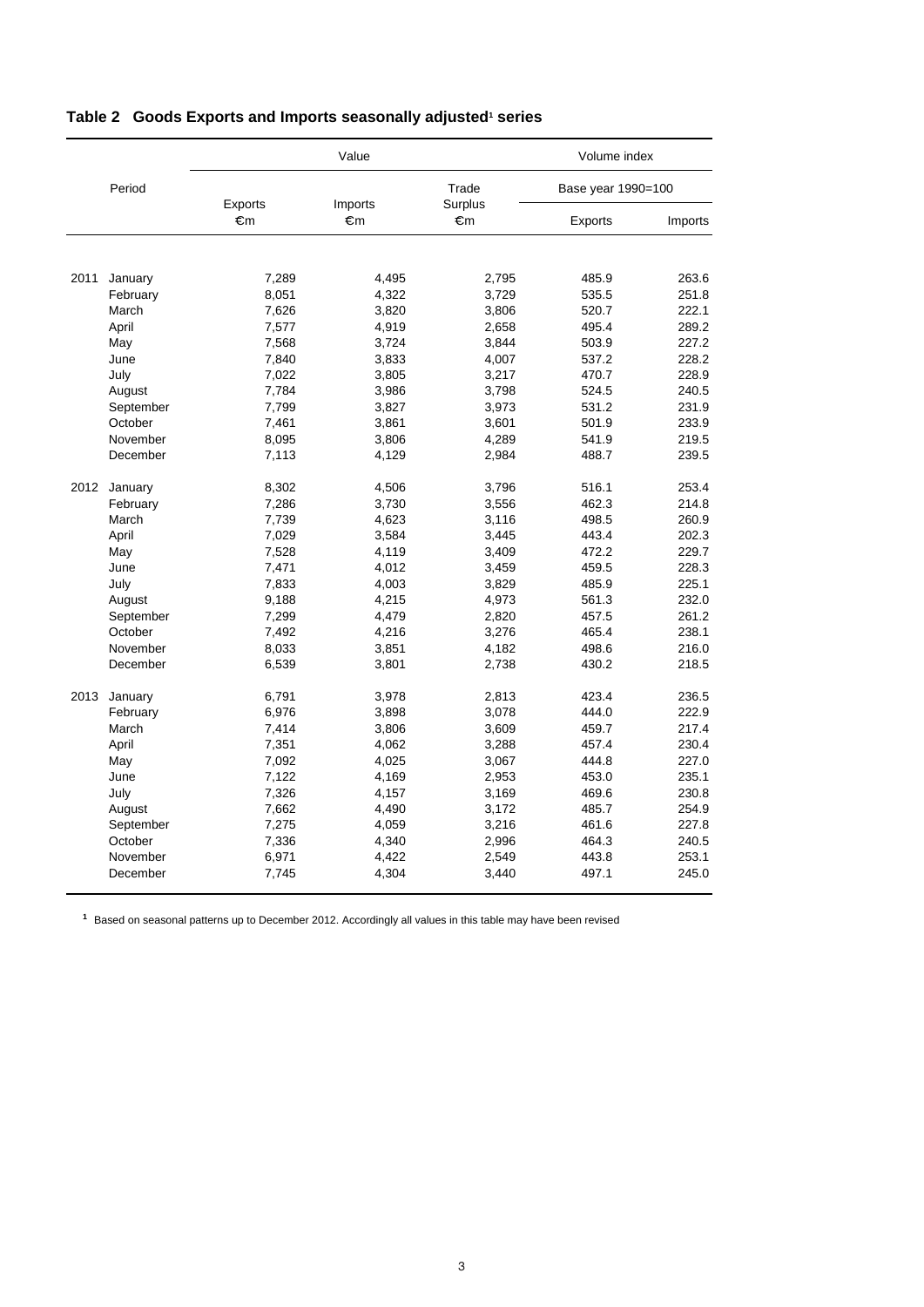#### **Table 3 Goods Exports and Imports classified by commodity1**

**SITC** (Rev 4) Exports **Imports** Dec 2012 Dec 2013 Jan-Dec 2012 Jan-Dec 2013 Dec 2012 Dec 2013 Jan-Dec 2012 Jan-Dec 2013 **0 Food and live animals 706 817 8,132 8,748 472 573 5,589 6,050** 00 Live animals other than animals of Division 03 42 84 330 440 41 58 189 222 01 Meat and meat preparations 1006 200 200 200 2,979 290 2,979 3,019 71 73 789 806 02 Dairy products and birds' eggs 133 165 1,647 1,902 42 63 543 645 03 Fish, crustaceans, molluscs and preparations thereof 55 44 523 473 16 18 211 208 04 Cereals and cereal preparations 25 25 282 293 72 97 925 1,010 05 Vegetables and fruit 19 19 19 20 232 242 78 88 1,007 1,024 06 Sugars, sugar preparations and honey **7** 111 116 21 46 326 409 07 Coffee, tea, cocoa, spices and manufactures thereof 19 23 362 378 30 35 391 415 08 Feeding stuff for animals (excl unmilled cereals)  $24$  25 235 249 74 60 804 898 09 Miscellaneous edible products and preparations  $84$  136 1,431 1,636 28 35 404 414 **1 Beverages and tobacco 88 92 1,208 1,178 70 72 862 815** 11 Beverages 82 89 1,124 1,095 63 68 773 725 12 Tobacco and tobacco manufactures 6  $\overline{a}$  6  $\overline{a}$  4  $\overline{a}$  84  $\overline{a}$  7  $\overline{a}$  89 90 **2 Crude materials, inedible, except fuels 128 128 1,733 1,714 39 52 694 673** 21 Hides, skins and furskins, raw 10 11 112 138 0 0 0 0 22 Oil seeds and oleaginous fruits 13 3 3 0 16 8 3 3 3 22 31 23 Crude rubber (incl synthetic and reclaimed)  $\begin{array}{cccc} 0 & 0 & 1 & 3 & 1 & 1 \end{array}$  1 1 21 16 24 Cork and wood 5 7 112 122 6 6 102 100 25 Pulp and waste paper 4 3 52 52 3 5 51 47 26 Textile fibres and their wastes 10 8 144 141 1 1 14 19 27 Crude fertilisers and minerals (excl coal, petroleum and precious stones) 12 7 143 135 7 7 124 115 28 Metalliferous ores and metal scrap 76 82 1,045 1,010 9 17 196 187 29 Crude animal and vegetable materials nes  $\begin{array}{cccc} 8 & 9 & 107 & 106 & 9 & 11 & 163 & 159 \end{array}$ **3 Mineral fuels, lubricants and related materials 69 45 1,647 823 543 538 7,160 6,885** 32 Coal, coke and briquettes 4 4 68 77 20 20 206 219 33 Petroleum, petroleum products and related materials 64 39 1,545 721 380 373 5,475 5,021 34 Gas, natural and manufactured 1 1 30 19 143 139 1,450 1,576 35 Electric current 0 0 4 6 1 5 29 69 **4 Animal and vegetable oils, fats and waxes 5 3 55 51 18 18 251 236** 41 Animal oils and fats **4** 3 44 42 1 1 14 13 42 Fixed vegetable fats and oils 1 1 7 7 14 15 206 200 43 Animal or vegetable fats and oils, processed; waxes 0 0 2 2 3 2 31 23 **5 Chemicals and related products 3,064 3,402 55,045 50,418 760 903 10,265 10,875** 51 Organic chemicals 1,282 1,167 20,053 18,291 207 228 2,485 2,545 52 Inorganic chemicals 12 15 192 198 15 15 198 210 53 Dyeing, tanning and colouring materials 11 1 1 6 160 150 10 13 179 183 54 Medical and pharmaceutical products 1,071 1,529 24,551 21,617 287 353 4,164 4,509 55 Essential oils; perfume materials; toilet and cleansing preparations 444 423 6,246 6,250 88 99 1,047 1,084 56 Fertilisers (other than those of Division 27) 0 0 3 3 39 55 405 473 57 Plastics in primary forms 22 21 304 313 50 62 734 804 58 Plastics in non-primary forms 20 29 327 390 28 37 441 463 59 Chemical materials and products nes 202 212 3,209 3,206 35 41 613 605

 $\epsilon$  million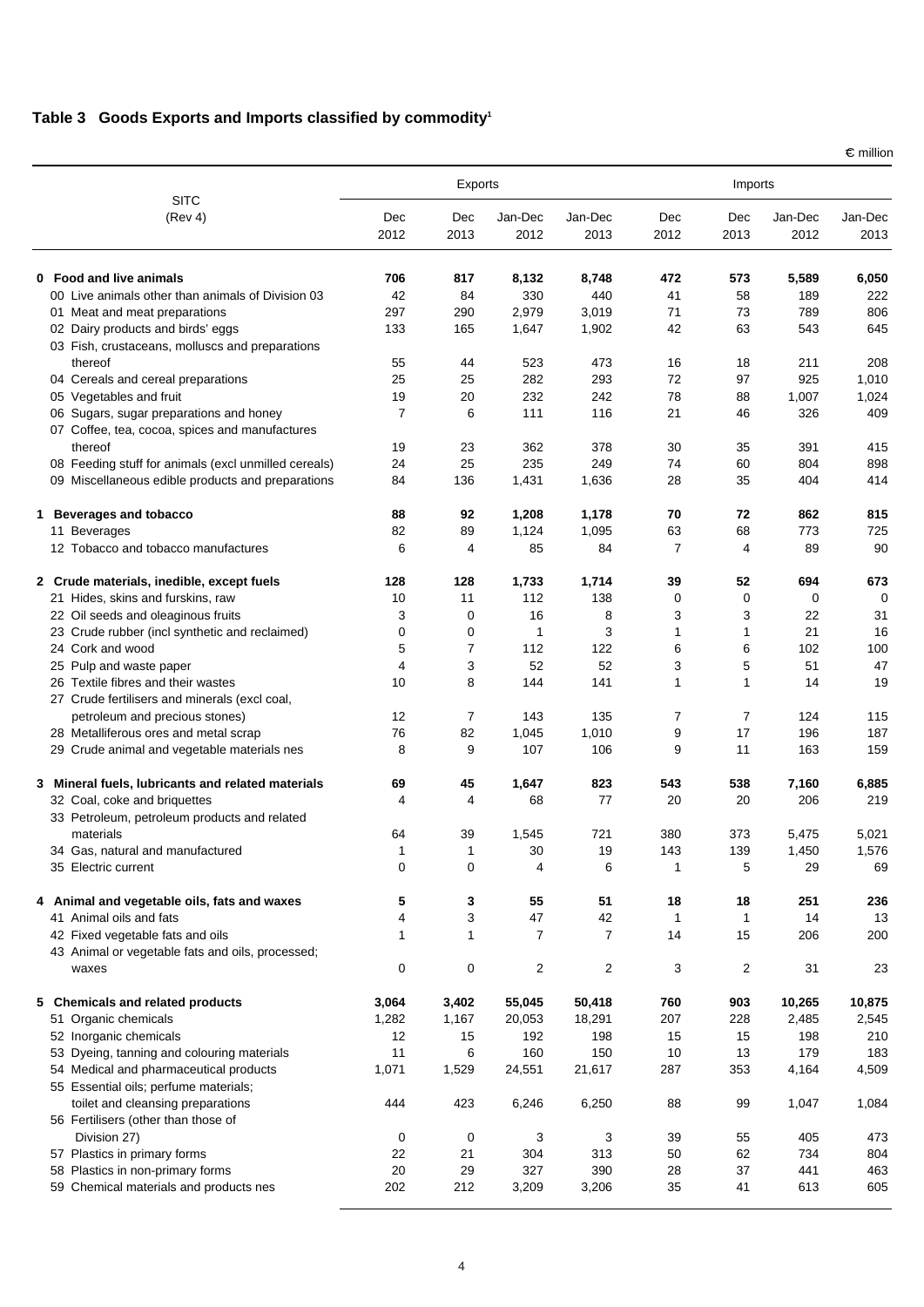#### **Table 3 Goods Exports and Imports classified by commodity<sup>1</sup> - continued**

|                                                         |                | Exports        |                 | Imports         |             |             |                 |                 |
|---------------------------------------------------------|----------------|----------------|-----------------|-----------------|-------------|-------------|-----------------|-----------------|
| <b>SITC</b><br>(Rev 4)                                  | Dec<br>2012    | Dec<br>2013    | Jan-Dec<br>2012 | Jan-Dec<br>2013 | Dec<br>2012 | Dec<br>2013 | Jan-Dec<br>2012 | Jan-Dec<br>2013 |
| 6 Manufactured goods classified chiefly by              |                |                |                 |                 |             |             |                 |                 |
| material                                                | 106            | 127            | 1,690           | 1,706           | 250         | 293         | 3,713           | 3,848           |
| 61 Leather; leather manufactures nes; dressed           |                |                |                 |                 |             |             |                 |                 |
| furskins                                                | 2              | 1              | 27              | 28              | 0           | 1           | 14              | 17              |
| 62 Rubber manufactures nes                              | $\overline{4}$ | 4              | 65              | 64              | 16          | 18          | 273             | 274             |
| 63 Cork and wood manufactures (excl furniture)          | 13             | 15             | 220             | 239             | 9           | 10          | 156             | 159             |
| 64 Paper, paperboard and articles thereof               | 11             | 12             | 143             | 152             | 63          | 64          | 846             | 808             |
| 65 Textile yarn, fabrics, made-up articles and          |                |                |                 |                 |             |             |                 |                 |
| related products                                        | 11             | 9              | 155             | 137             | 24          | 26          | 329             | 329             |
| 66 Non-metallic mineral manufactures nes                | 17             | 21             | 285             | 292             | 28          | 31          | 388             | 387             |
| 67 Iron and steel                                       | 7              | 8              | 107             | 118             | 32          | 36          | 522             | 504             |
| 68 Non-ferrous metals                                   | 4              | 4              | 77              | 63              | 24          | 44          | 443             | 556             |
| 69 Manufactures of metals nes                           | 38             | 52             | 610             | 611             | 52          | 63          | 741             | 813             |
| 7 Machinery and transport equipment                     | 802            | 1,020          | 10,314          | 10,430          | 949         | 1,214       | 12,560          | 12,063          |
| 71 Power generating machinery and equipment             | 56             | 58             | 790             | 795             | 74          | 51          | 866             | 761             |
| 72 Machinery specialised for particular industries      | 36             | 41             | 468             | 557             | 72          | 235         | 790             | 1,262           |
| 73 Metalworking machinery                               | 2              | $\overline{2}$ | 28              | 21              | 4           | 5           | 70              | 70              |
| 74 General industrial machinery and equipment           |                |                |                 |                 |             |             |                 |                 |
| nes and parts nes                                       | 93             | 114            | 1,354           | 1,428           | 66          | 101         | 955             | 1,197           |
| 75 Office machines and automatic data processing        |                |                |                 |                 |             |             |                 |                 |
| machines                                                | 326            | 508            | 3,501           | 3,998           | 227         | 252         | 2,648           | 2,823           |
| 76 Telecommunications and sound equipment               | 78             | 63             | 953             | 664             | 122         | 125         | 1,212           | 1,114           |
| 77 Electrical machinery, apparatus and appliances       |                |                |                 |                 |             |             |                 |                 |
| nes and parts                                           | 180            | 149            | 2,614           | 2,277           | 143         | 175         | 1,927           | 1,966           |
| 78 Road vehicles (incl air-cushion vehicles)            | 14             | 15             | 215             | 229             | 185         | 245         | 1,598           | 1,863           |
| 79 Other transport equipment                            | 18             | 70             | 390             | 460             | 55          | 24          | 2,494           | 1,008           |
| Miscellaneous manufactured articles<br>8                | 761            | 857            | 10,831          | 10,693          | 484         | 507         | 6,069           | 6,027           |
| 81 Prefab buildings; plumbing and electrical            |                |                |                 |                 |             |             |                 |                 |
| fixtures and fittings                                   | 5              | 7              | 92              | 110             | 11          | 13          | 151             | 156             |
| 82 Furniture and parts thereof; bedding, cushions       | 8              | 14             | 96              | 123             | 25          | 28          | 296             | 317             |
| etc<br>83 Travel goods, handbags and similar containers | 1              | 1              | 29              | 14              | 9           | 10          | 115             | 107             |
| 84 Articles of apparel; clothing accessories            | 20             | 18             | 363             | 215             | 119         | 125         | 1,647           | 1,498           |
| 85 Footwear                                             | 3              | 3              | 53              | 30              | 25          | 23          | 330             | 306             |
| 87 Professional, scientific and controlling apparatus   |                |                |                 |                 |             |             |                 |                 |
| nes                                                     | 237            | 274            | 3,608           | 3,583           | 75          | 90          | 1,008           | 1,283           |
| 88 Photographic apparatus; optical goods; watches       |                |                |                 |                 |             |             |                 |                 |
| and clocks                                              | 81             | 78             | 1,115           | 1,066           | 17          | 17          | 201             | 212             |
| 89 Miscellaneous manufactured articles nes              | 406            | 463            | 5,474           | 5,551           | 203         | 200         | 2,320           | 2,150           |
|                                                         |                |                |                 |                 |             |             |                 |                 |
| 9 Commodities and transactions not classified           |                |                |                 |                 |             |             |                 |                 |
| elsewhere                                               | 24             | 45             | 483             | 544             | 78          | 93          | 1,033           | 1,066           |
| Unclassified estimates <sup>2</sup>                     | 24             | 58             | 550             | 583             | 53          | 100         | 956             | 1,096           |
| Total                                                   | 5,778          | 6,595          | 91,688          | 86,890          | 3,717       | 4,363       | 49,151          | 49,635          |

**<sup>1</sup>** December 2013 is based on current Intrastat response levels, see Background notes

**<sup>2</sup>** Estimates for which a commodity classification is not available

 $\epsilon$  million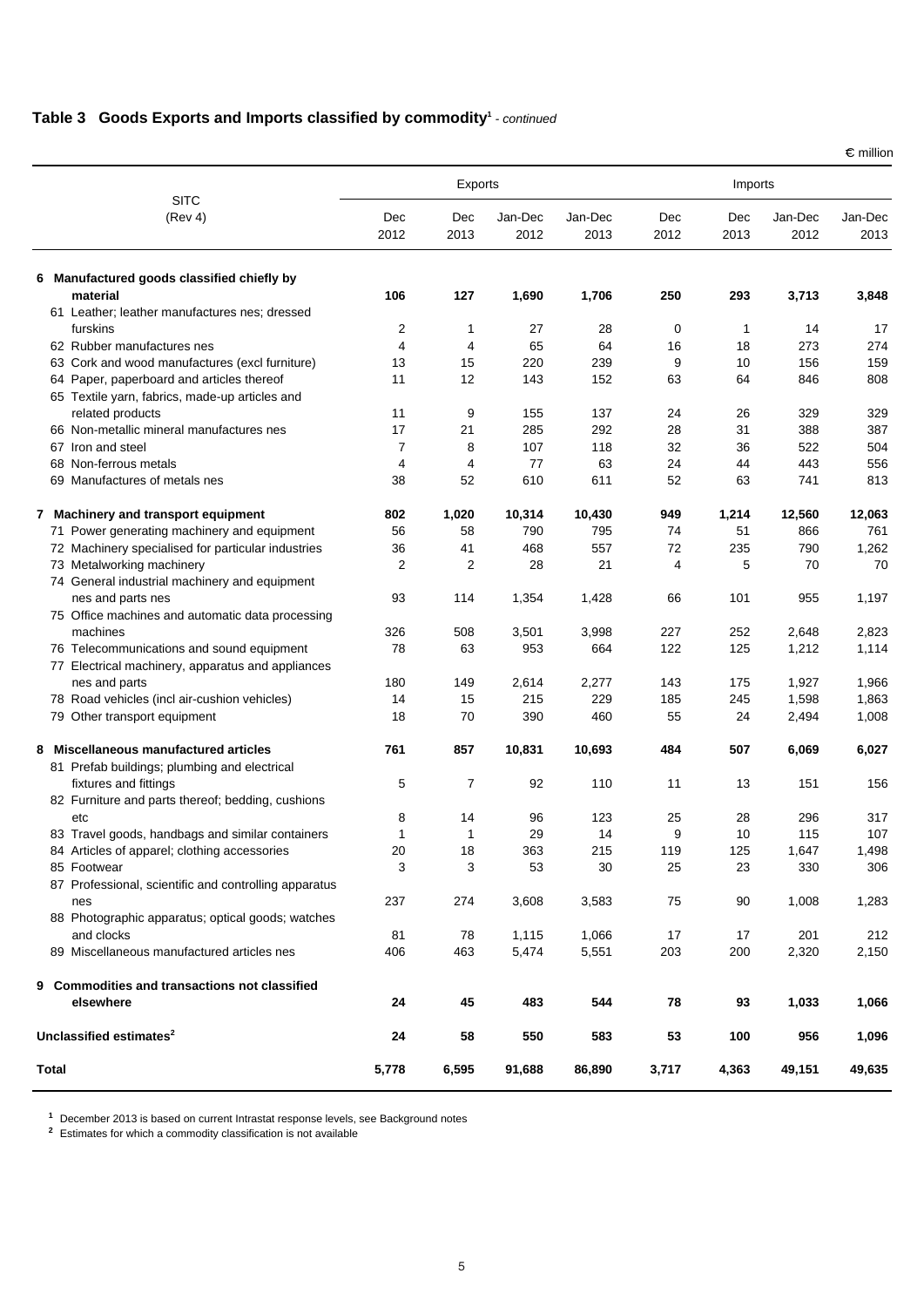# **Table 4 Goods Exports and Imports classified by country1**

|                                                 |                | Exports        |                 |                 |                                 | Imports        |                          |                 |
|-------------------------------------------------|----------------|----------------|-----------------|-----------------|---------------------------------|----------------|--------------------------|-----------------|
| Country                                         | Dec<br>2012    | Dec<br>2013    | Jan-Dec<br>2012 | Jan-Dec<br>2013 | $\mathop{\mathsf{Dec}}$<br>2012 | Dec<br>2013    | Jan-Dec<br>2012          | Jan-Dec<br>2013 |
| <b>Great Britain</b>                            | 844            | 1,094          | 13,682          | 12,505          | 1,359                           | 1,427          | 15.403                   | 15,657          |
| Northern Ireland                                | 111            | 121            | 1,436           | 1,470           | 76                              | 84             | 1,026                    | 1,014           |
| Austria                                         | 33             | 58             | 380             | 479             | 15                              | 14             | 215                      | 201             |
| Belgium                                         | 718            | 735            | 13,619          | 11,221          | 66                              | 76             | 956                      | 995             |
| <b>Bulgaria</b>                                 | 3              | 4              | 66              | 70              | 1                               | 5              | 12                       | 22              |
| Croatia <sup>2</sup>                            |                | 2              |                 | 13              | $\overline{\phantom{0}}$        | 0              | $\overline{\phantom{0}}$ | 1               |
| Cyprus                                          | 3              | 1              | 33              | 33              | 0                               | 0              | 4                        | 3               |
| <b>Czech Republic</b>                           | 23             | 40             | 333             | 458             | 27                              | 33             | 297                      | 331             |
| Denmark                                         | 45             | 66             | 530             | 542             | 28                              | 30             | 456                      | 683             |
| Estonia                                         | $\overline{2}$ | $\overline{2}$ | 22              | 22              | 1                               | $\overline{2}$ | 12                       | 15              |
| Finland                                         | 19             | 23             | 357             | 344             | 6                               | 5              | 114                      | 103             |
| France                                          | 277            | 330            | 4,348           | 4,016           | 135                             | 161            | 1,907                    | 2,086           |
| Germany                                         | 349            | 415            | 7,461           | 6,572           | 340                             | 345            | 3,436                    | 4,053           |
| Greece                                          | 12             | 23             | 254             | 270             | $\overline{2}$                  | $\overline{2}$ | 24                       | 30              |
| Italy                                           | 152            | 142            | 2,656           | 2,291           | 54                              | 71             | 782                      | 862             |
| Latvia                                          | 2              | 3              | 73              | 47              | $\overline{2}$                  | $\overline{2}$ | 38                       | 24              |
| Lithuania                                       | 2              | 3              | 55              | 33              | $\overline{7}$                  | 10             | 52                       | 77              |
| Luxembourg                                      | 6              | 6              | 62              | 57              | $\overline{2}$                  | $\overline{2}$ | 47                       | 47              |
| Hungary                                         | 17             | 17             | 264             | 261             | 25                              | 13             | 131                      | 109             |
| Malta                                           | $\overline{2}$ | 2              | 24              | 24              | 1                               | 1              | 9                        | 11              |
| Netherlands                                     | 232            | 297            | 3,292           | 3,671           | 200                             | 239            | 2,318                    | 2,667           |
| Poland                                          | 37             | 68             | 672             | 811             | 33                              | 34             | 370                      | 382             |
| Portugal                                        | 18             | 27             | 384             | 323             | 9                               | 11             | 132                      | 141             |
| Romania                                         | 17             | 19             | 351             | 374             | 6                               | 14             | 126                      | 113             |
| Slovakia                                        | 5              | 4              | 61              | 61              | 6                               | 10             | 62                       | 64              |
| Slovenia                                        | 1              | $\overline{2}$ | 31              | 35              | 1                               | 5              | 9                        | 16              |
| Spain                                           | 229            | 206            | 2,766           | 2,693           | 55                              | 75             | 660                      | 770             |
| Sweden<br>EU Country not specified <sup>3</sup> | 108<br>1       | 142<br>4       | 804<br>21       | 822<br>44       | 30<br>88                        | 33<br>128      | 367<br>1,206             | 376<br>1,273    |
| <b>Total EU</b>                                 | 3,268          | 3,855          | 54,036          | 49,563          | 2,575                           | 2,831          | 30,169                   | 32,126          |
| of which Euro-Zone <sup>4</sup>                 | 2,058          | 2,273          | 35,751          | 32,112          | 914                             | 1,048          | 11,006                   | 12,327          |
| Australia                                       | 42             | 39             | 724             | 713             | 13                              | 10             | 105                      | 91              |
| <b>Brazil</b>                                   | 19             | 25             | 256             | 262             | 15                              | 15             | 516                      | 274             |
| Canada                                          | 41             | 45             | 781             | 772             | 16                              | 33             | 259                      | 337             |
| China                                           | 135            | 147            | 2,168           | 1,941           | 220                             | 275            | 2,878                    | 3,078           |
| India                                           | 21             | 60             | 235             | 281             | 17                              | 24             | 365                      | 386             |
| Japan                                           | 148            | 158            | 2,085           | 1,692           | 53                              | 165            | 733                      | 1,041           |
| Malaysia                                        | 15             | 13             | 239             | 198             | 16                              | 16             | 216                      | 208             |
| Mexico                                          | 49             | 38             | 680             | 690             | 20                              | 27             | 271                      | 317             |
| Norway                                          | 19             | 17             | 298             | 345             | 18                              | 24             | 938                      | 1,103           |
| Russia                                          | 38             | 37             | 603             | 637             | 5                               | 19             | 102                      | 142             |
| Saudi Arabia<br>Singapore                       | 43<br>33       | 34<br>44       | 626<br>512      | 642<br>560      | 0<br>27                         | 0<br>29        | 4<br>298                 | 75              |
| South Africa                                    | 17             | 19             | 283             | 259             |                                 | $\overline{7}$ | 118                      | 430<br>92       |
| South Korea                                     | 30             | 24             | 356             | 321             | 4<br>25                         | 40             | 334                      | 405             |
| Switzerland                                     | 239            | 588            | 5,070           |                 | 59                              | 64             | 957                      | 838             |
| Taiwan                                          | 13             | 10             | 129             | 5,116<br>130    | 21                              | 25             | 252                      | 214             |
| Thailand                                        | 11             | 11             | 138             | 138             | 20                              | 33             | 299                      | 356             |
| Turkey                                          | 24             | 23             | 455             | 430             | 25                              | 37             | 310                      | 296             |
| <b>USA</b>                                      | 1,320          | 1,127          | 18,157          | 18,389          | 323                             | 413            | 6,441                    | 5,220           |
| Other countries                                 | 251            | 278            | 3,812           | 3,785           | 164                             | 255            | 2,965                    | 2,219           |
|                                                 |                |                |                 |                 |                                 |                |                          |                 |
| Country unknown <sup>5</sup>                    | 3              | 2              | 45              | 28              | 80                              | 21             | 620                      | 389             |
| <b>Total</b>                                    | 5,778          | 6,595          | 91,688          | 86,890          | 3,717                           | 4,363          | 49,151                   | 49,635          |

**<sup>1</sup>** December 2013 is based on current Intrastat response levels, see Background notes

**<sup>2</sup>** Croatia joined the EU on 1 July 2013

**<sup>3</sup>** Includes estimates for traders below the Intrastat threshold and transactions where the EU country was not specified

**<sup>4</sup>** Euro-zone members from January 2011: Austria, Belgium, Germany, Spain, Finland, France, Greece, Ireland, Italy, Luxembourg, the Netherlands, Portugal, Slovenia, Malta, Cyprus, Slovakia and Estonia

**<sup>5</sup>** Trade for which the country of origin or country of final destination is unknown

 $\epsilon$  million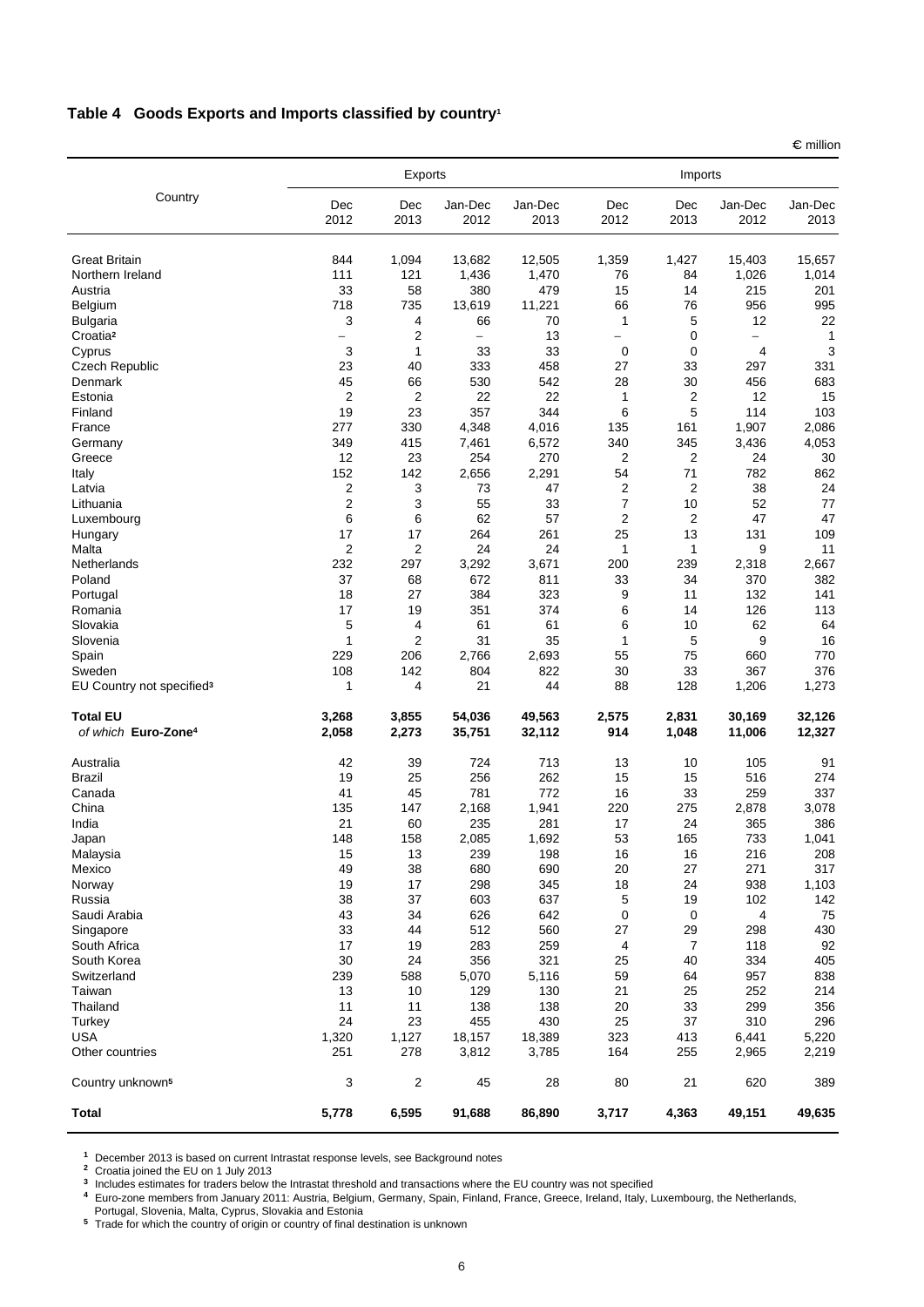# **Table 5 Goods Exports and Imports classified by commodity and principal countries1**

 $\epsilon$  million

|                                                                                                                                                                                       | Exports                          |                         |                           |                         | Imports             |                     |                           |                           |
|---------------------------------------------------------------------------------------------------------------------------------------------------------------------------------------|----------------------------------|-------------------------|---------------------------|-------------------------|---------------------|---------------------|---------------------------|---------------------------|
| <b>Country by Section level of SITC</b>                                                                                                                                               | Dec<br>2012                      | Dec<br>2013             | Jan-Dec<br>2012           | Jan-Dec<br>2013         | Dec<br>2012         | Dec<br>2013         | Jan-Dec<br>2012           | Jan-Dec<br>2013           |
| <b>Great Britain</b><br>Food and live animals<br>0                                                                                                                                    | 844<br>319                       | 1,094<br>365            | 13,682<br>3,270           | 12,505<br>3,451         | 1,359<br>224        | 1,427<br>269        | 15,403<br>2,392           | 15,657<br>2,474           |
| Beverages and tobacco<br>1<br>Crude materials, inedible, except fuels<br>2<br>Mineral fuels, lubricants and related materials<br>3.<br>Animal and vegetable oils, fats and waxes<br>4 | 28<br>26<br>10<br>$\overline{2}$ | 22<br>24<br>39<br>1     | 282<br>362<br>1,002<br>21 | 294<br>344<br>538<br>16 | 25<br>9<br>384<br>4 | 25<br>9<br>383<br>4 | 269<br>146<br>4,275<br>41 | 272<br>137<br>4,498<br>43 |
| Chemicals and related products<br>5<br>Manufactured goods classified chiefly by material<br>6<br>Machinery and transport equipment<br>7                                               | 219<br>37<br>116                 | 348<br>47<br>143        | 5,271<br>658<br>1,595     | 4,310<br>679<br>1,650   | 151<br>112<br>226   | 169<br>118<br>218   | 1,946<br>1,520<br>2,327   | 1,956<br>1,506<br>2,310   |
| Miscellaneous manufactured articles<br>8<br>Commodities and transactions not classified elsewhere<br>9                                                                                | 76<br>12                         | 80<br>26                | 961<br>260                | 941<br>280              | 191<br>32           | 188<br>44           | 1,959<br>528              | 1,898<br>564              |
| Other EU2,3<br>Food and live animals<br>0                                                                                                                                             | 2,424<br>275                     | 2,761<br>282            | 40,354<br>3,088           | 37,058<br>3,313         | 1,216<br>204        | 1,404<br>209        | 14,766<br>2,322           | 16,468<br>2,539           |
| Beverages and tobacco<br>1<br>$\overline{2}$<br>Crude materials, inedible, except fuels                                                                                               | 27<br>81                         | 26<br>82                | 370<br>967                | 336<br>943              | 32<br>17            | 31<br>18            | 433<br>241                | 394<br>230                |
| Mineral fuels, lubricants and related materials<br>3.                                                                                                                                 | 59                               | 5                       | 478                       | 107                     | 29                  | 12                  | 362                       | 654                       |
| Animal and vegetable oils, fats and waxes<br>4<br>Chemicals and related products<br>5                                                                                                 | $\overline{2}$<br>1,335          | $\overline{2}$<br>1,430 | 30<br>26,465              | 29<br>22,911            | 11<br>312           | 11<br>393           | 161<br>4,150              | 147<br>4,707              |
| Manufactured goods classified chiefly by material<br>6                                                                                                                                | 47                               | 46                      | 735                       | 702                     | 89                  | 110                 | 1,346                     | 1,456                     |
| Machinery and transport equipment<br>7<br>Miscellaneous manufactured articles<br>8                                                                                                    | 325<br>256                       | 515<br>337              | 4,000<br>3,873            | 4,438<br>3,913          | 343<br>89           | 391<br>93           | 3,323<br>1,109            | 3,672<br>1,213            |
| Commodities and transactions not classified elsewhere<br>9                                                                                                                            | 17                               | 37                      | 348                       | 367                     | 89                  | 136                 | 1,319                     | 1,454                     |
| <b>USA</b><br>0 Food and live animals                                                                                                                                                 | 1,320                            | 1,127                   | 18,157<br>104             | 18,389<br>120           | 323<br>9            | 413<br>31           | 6,441<br>165              | 5,220<br>290              |
| Beverages and tobacco<br>1                                                                                                                                                            | 8<br>19                          | 10<br>34                | 343                       | 350                     | $\mathbf 0$         | 2                   | 12                        | 14                        |
| 2 Crude materials, inedible, except fuels                                                                                                                                             | 3                                | 2                       | 31                        | 26                      | 1                   | 2                   | 41                        | 39                        |
| Mineral fuels, lubricants and related materials<br>3<br>Animal and vegetable oils, fats and waxes<br>4                                                                                | $\mathbf 0$<br>$\mathbf 0$       | 0<br>$\mathbf 0$        | 163<br>0                  | 144<br>$\mathbf 0$      | 34<br>0             | 0<br>0              | 168<br>2                  | 34<br>$\overline{2}$      |
| Chemicals and related products<br>5                                                                                                                                                   | 930                              | 690                     | 12,667                    | 12,794                  | 113                 | 153                 | 1,755                     | 1,887                     |
| Manufactured goods classified chiefly by material<br>6<br>Machinery and transport equipment<br>7                                                                                      | 6<br>76                          | 21<br>82                | 116<br>1,002              | 153<br>1,038            | 18<br>89            | 21<br>143           | 247<br>3,239              | 292<br>1,863              |
| Miscellaneous manufactured articles<br>8                                                                                                                                              | 275                              | 286                     | 3,709                     | 3,719                   | 56                  | 57                  | 772                       | 757                       |
| Commodities and transactions not classified elsewhere<br>9                                                                                                                            | $\overline{2}$                   | 2                       | 22                        | 44                      | 3                   | 4                   | 40                        | 43                        |
| China <sup>4</sup><br>Food and live animals<br>0                                                                                                                                      | 135<br>20                        | 147<br>45               | 2,168<br>269              | 1,941<br>381            | 220<br>1            | 275<br>2            | 2,878<br>27               | 3,078<br>25               |
| Beverages and tobacco<br>1.                                                                                                                                                           | $\mathbf 0$                      | $\mathbf 0$             | 4                         | $\overline{4}$          | $\Omega$            | $\mathbf{0}$        | 1                         | $\mathbf 0$               |
| 2<br>Crude materials, inedible, except fuels<br>3<br>Mineral fuels, lubricants and related materials                                                                                  | 6<br>$\mathbf 0$                 | 5<br>0                  | 93<br>0                   | 93<br>$\mathbf 0$       | 1<br>0              | 1<br>0              | 17<br>0                   | 27<br>0                   |
| Animal and vegetable oils, fats and waxes<br>4                                                                                                                                        | $\mathbf 0$                      | $\mathbf 0$             | 3                         | 3                       | 0                   | $\mathbf 0$         | $\mathbf 0$               | 0                         |
| Chemicals and related products<br>5                                                                                                                                                   | 23<br>1                          | 43<br>1                 | 575<br>21                 | 462<br>20               | 8<br>16             | 13<br>22            | 176<br>295                | 192<br>293                |
| Manufactured goods classified chiefly by material<br>6<br>Machinery and transport equipment<br>7                                                                                      | 70                               | 31                      | 972                       | 734                     | 117                 | 153                 | 1,237                     | 1,509                     |
| Miscellaneous manufactured articles<br>8<br>Commodities and transactions not classified elsewhere<br>9                                                                                | 14<br>0                          | 20<br>0                 | 231<br>0                  | 244<br>0                | 76<br>2             | 81<br>3             | 1,096<br>29               | 994<br>37                 |
| <b>Rest of World</b>                                                                                                                                                                  | 1,055                            | 1,465                   | 17,327                    | 16,998                  | 599                 | 843                 | 9,663                     | 9,212                     |
| Food and live animals<br>0<br>Beverages and tobacco<br>1                                                                                                                              | 84<br>13                         | 114<br>10               | 1,402<br>209              | 1,483<br>194            | 35<br>13            | 61<br>15            | 684<br>147                | 723<br>134                |
| 2<br>Crude materials, inedible, except fuels                                                                                                                                          | 13                               | 15                      | 279                       | 308                     | 11                  | 21                  | 249                       | 241                       |
| Mineral fuels, lubricants and related materials<br>3                                                                                                                                  | 0                                | 0                       | 4                         | 34                      | 97                  | 143                 | 2,354                     | 1,699                     |
| Animal and vegetable oils, fats and waxes<br>4<br>Chemicals and related products<br>5                                                                                                 | 0<br>558                         | 0<br>891                | 1<br>10,067               | 4<br>9,941              | 3<br>175            | 4<br>174            | 46<br>2,239               | 44<br>2,133               |
| Manufactured goods classified chiefly by material<br>6                                                                                                                                | 14                               | 12                      | 160                       | 152                     | 15                  | 22                  | 304                       | 300                       |
| Machinery and transport equipment<br>7<br>Miscellaneous manufactured articles<br>8                                                                                                    | 216<br>140                       | 250<br>135              | 2,745<br>2,057            | 2,571<br>1,876          | 174<br>73           | 309<br>87           | 2,434<br>1,133            | 2,709<br>1,165            |
| Commodities and transactions not classified elsewhere<br>9                                                                                                                            | 17                               | 38                      | 404                       | 436                     | 5                   | 7                   | 73                        | 64                        |
| Total                                                                                                                                                                                 | 5,778                            | 6,595                   | 91,688                    | 86,890                  | 3,717               | 4,363               | 49,151                    | 49,635                    |

1 December 2013 is based on current Intrastat response levels, see Background notes<br><sup>2</sup> Croatia joined the EU on 1 July 2013<br><sup>3</sup> Includes estimates for traders below the Intrastat threshold and transactions where the EU co